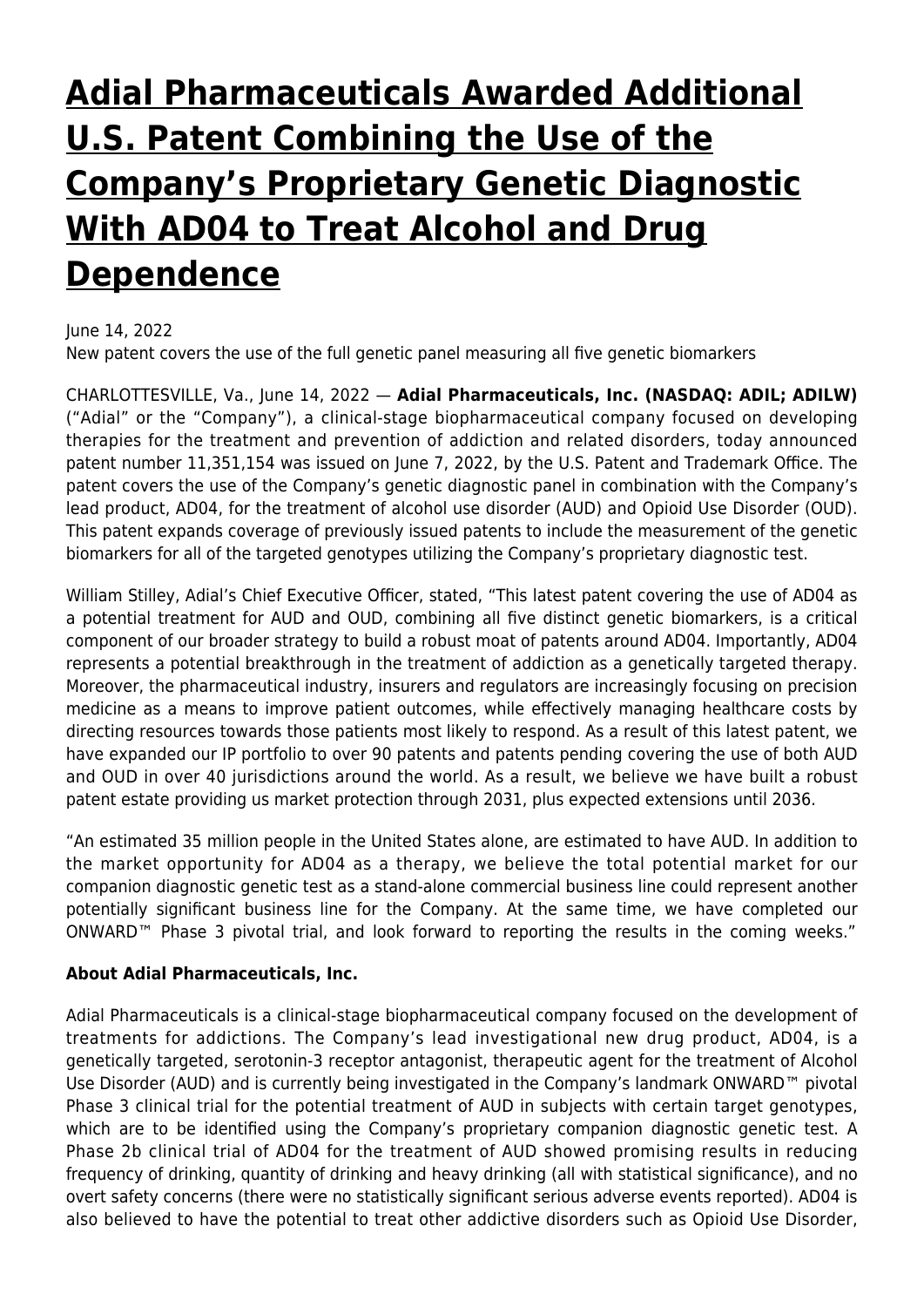gambling, and obesity. The Company is also developing adenosine analogs for the treatment of pain and other disorders. Additional information is available at [www.adialpharma.com](https://www.globenewswire.com/Tracker?data=ZOheJgEUoIB3_bLg0p95iCM0kQdhQqjuUlJdy71qfICrP-TGdCm2E2aqFeEi67aTZFa_xvI0UsVKaJQQQ59dL9hTn8SswUGA4PCxCeciuy0=).

# **About the Landmark ONWARD™ Pivotal Phase 3 Clinical Trial**

The ONWARD trial is a 24-week, multicenter, randomized, double-blind, placebo-controlled, parallel group, Phase 3 clinical study to evaluate the efficacy, safety and tolerability of AD04 in patients with Alcohol Use Disorder (AUD) and selected polymorphisms in the serotonin transporter and receptor genes. Patients are genetically screened prior to enrollment in the ONWARD trial so that only genetically positive patients are enrolled. The primary endpoint for analysis of efficacy is the change from baseline in the monthly number of heavy drinking days during the last 8 weeks of the 24-week treatment period. ONWARD is currently being conducted in 25 clinical sites in seven countries in Scandinavia and Central and Eastern Europe (Sweden, Finland, Poland, Latvia, Estonia, Bulgaria and Croatia). The principal investigator is Professor Hannu E.R. Alho, Emeritus Professor of Addiction Medicine at the University of Helsinki.

### **Forward Looking Statements**

This communication contains certain "forward-looking statements" within the meaning of the U.S. federal securities laws. Such statements are based upon various facts and derived utilizing numerous important assumptions and are subject to known and unknown risks, uncertainties and other factors that may cause actual results, performance or achievements to be materially different from any future results, performance or achievements expressed or implied by such forward-looking statements. Statements preceded by, followed by or that otherwise include the words "believes," "expects," "anticipates," "intends," "projects," "estimates," "plans" and similar expressions or future or conditional verbs such as "will," "should," "would," "may" and "could" are generally forwardlooking in nature and not historical facts, although not all forward-looking statements include the foregoing. The forward-looking statements include statements regarding AD04 representing a potential breakthrough in the treatment of addiction as a genetically targeted therapy, the Company building a robust patent estate providing it market protection through 2031 plus expected extensions until 2036, an estimated 35 million people in the United States alone being estimated to have AUD, the total potential market for the Company's companion diagnostic genetic test as a stand-alone commercial business line representing another potentially significant business line for the Company, reporting the ONWARD™ Phase 3 pivotal trial results in the coming weeks and the potential of AD04 to treat other addictive disorders such as opioid use disorder, gambling, and obesity. Any forwardlooking statements included herein reflect our current views, and they involve certain risks and uncertainties, including, among others, the ability of AD04 to become a breakthrough in the treatment of addiction as a genetically targeted therapy, our ability to secure market protection from our patent estate through 2031 plus expected extensions until 2036, our ability to establish a significant stand-alone commercial business line for the Company's companion diagnostic genetic test, our ability to report the ONWARD<sup>™</sup> Phase 3 pivotal trial results as planned, our ability to enroll patients within the timelines anticipated and complete clinical trials on time and achieve desired results and benefits as expected, our ability to obtain regulatory approvals for commercialization of product candidates or to comply with ongoing regulatory requirements, regulatory limitations relating to our ability to promote or commercialize our product candidates for specific indications, acceptance of its product candidates in the marketplace and the successful development, marketing or sale of products, our ability to maintain our license agreements, the continued maintenance and growth of our patent estate, our ability to establish and maintain collaborations, our ability to obtain or maintain the capital or grants necessary to fund its research and development activities, and our ability to retain our key employees or maintain our Nasdaq listing. These risks should not be construed as exhaustive and should be read together with the other cautionary statement included in our Annual Report on Form 10-K for the year ended December 31, 2021, subsequent Quarterly Reports on Form